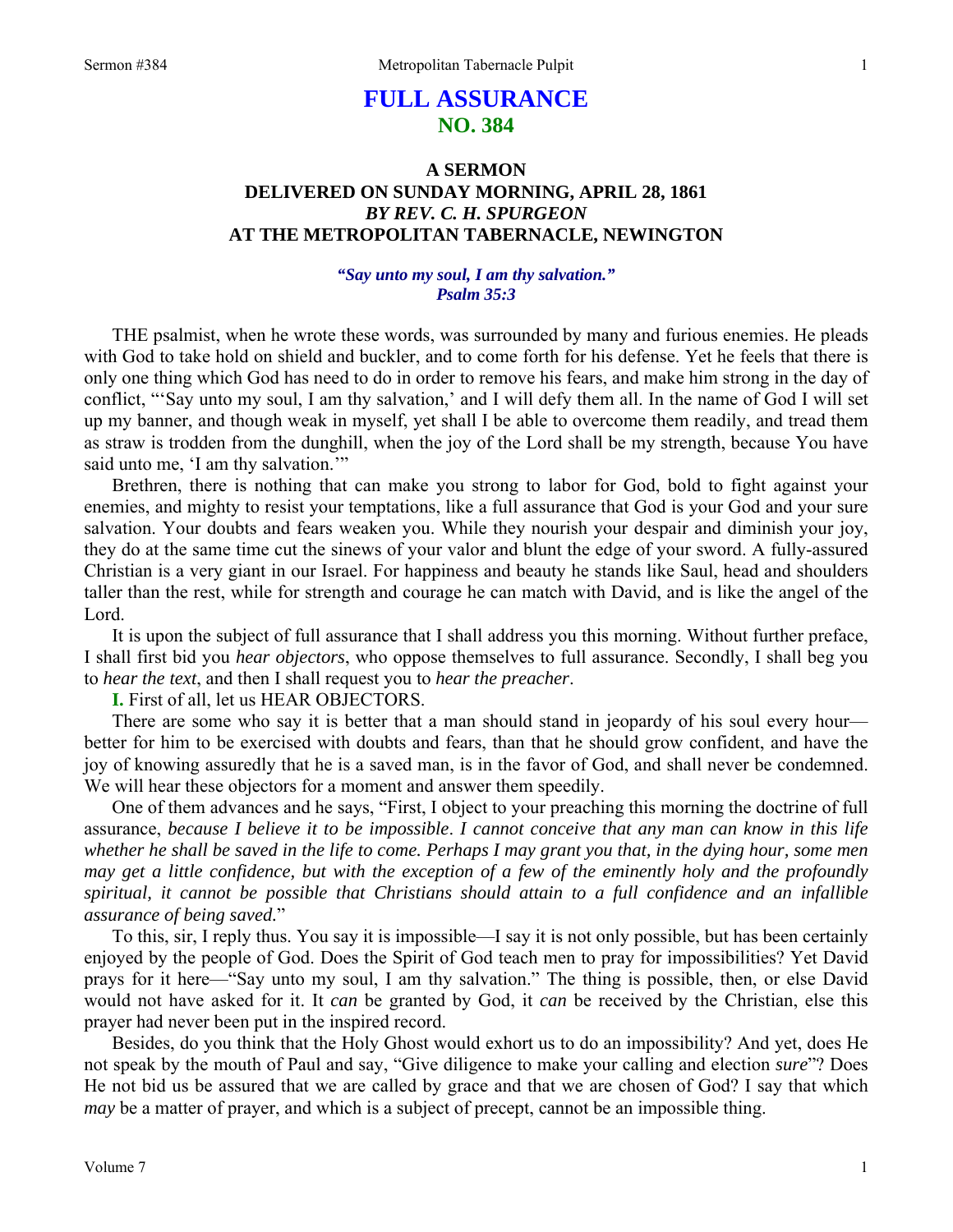Besides, it has been enjoyed by tens of thousands of even ordinary every-day Christians. We could read you their biographies and find expressions like this—"I have no more doubt of my interest in Christ than I have of my existence." "I know whom I have believed, and am persuaded that he is able to keep that which I have committed to him."

And there be many in this house today, who if this were the time for them to give their personal testimony, could say, "I *know* that I have been born again. I *am sure* that my sins are all forgiven. I am neither afraid to die, nor do I fear to live—for living, Christ is with me, and dying, I shall be with Christ—being justified, I have peace with God through Jesus Christ my Lord." Brethren, it is *not* impossible. It is attainable by the man who has faith, if he knows how to use the proper means.

But shall I tell you who the gentlemen are who generally raise objections to the glorious privilege of assurance? There are, first of all, the adherents of the Pope of Rome. Of course, the Papist does not like full assurance. And why? The Pope and his priest would have a lean larder if full assurance were wellpreached.

Only conceive, my brethren, if the Roman Catholic could get the full assurance of salvation, surely the Cardinals would hardly find money enough to buy their red hats. For where were purgatory then? Purgatory is an impossibility, if full assurance be possible. If a man knows himself to be saved, then he is not to be troubled with a silly fear about waiting in the intermediate state, to be purified with fire, before he can enter into heaven.

Purgatory is only acceptable to those poor trembling souls who know of no sure salvation here, and are glad of this deceptive hope of a salvation to be wrought in the world to come. Purgatory being thus builded upon a lying imposition—on the fears of ignorant consciences—becomes what brave old Hugh Latimer used to call it—"Purgatory Pick-purse" to the poor sinner, and "Purgatory Fill-purse" to the vagabond priest.

Once let full assurance be given to all Christians—first make the Romanist a Christian, and then let him be fully assured of his interest in Christ, and away goes purgatory, and there will never be a soul found to tremble at it any more.

The other persons who object to this doctrine are generally people who have no religion and who want, therefore, to make themselves a little easy by the notion that nobody has any more than they have. Your easy church-goers and chapel-goers, your ladies and gentlemen who think that religion consists in buying a Prayer book—who imagine that to have a book of Psalms and Hymns, constitutes godliness, your fine folks to whom religion is as much a matter of fashion as some new color, or some new form of dress—these people, having no vitality in their godliness, never having a religion which could either make them cry or sing, never having godliness enough either to make them miserable, or make them blessed—these think there is nothing more in godliness than they get themselves.

They say, "*I* never knew *my* sins were forgiven," and judging all others by themselves, they think that no one else can know it. And I am sorry to say, and grieved at heart to say it, that not seldom I have known professed ministers of the Gospel who have even rebuked those who have reached to the high attainment of assurance.

I was waited upon, not very long since, by a lady of considerable standing, who had long been seeking rest, and nothing would satisfy her unless she knew her sins were forgiven. She had called upon a clergyman, of some standing too, and he had assured her that the thing was utterly impossible. And she was ready to go mad with the idea that she must all her life go mourning on somewhere between hope and fear—in the balances between despair and hope.

When I told her that it was not only the privilege of the Christian, but his duty, to *know* himself to be saved, and that no man ought to rest till he was infallibly assured by the Holy Ghost that he was in a gracious state and delivered from fear of hell, the joy that flushed her face was something worth beholding, and she went on her way to seek, and I trust to find the grace which is in Christ Jesus.

I would have each of you put aside those carnal quibbles which are raised by Romanists and Romanizers, against the idea that we can know that we are saved—for not only can we know it, but we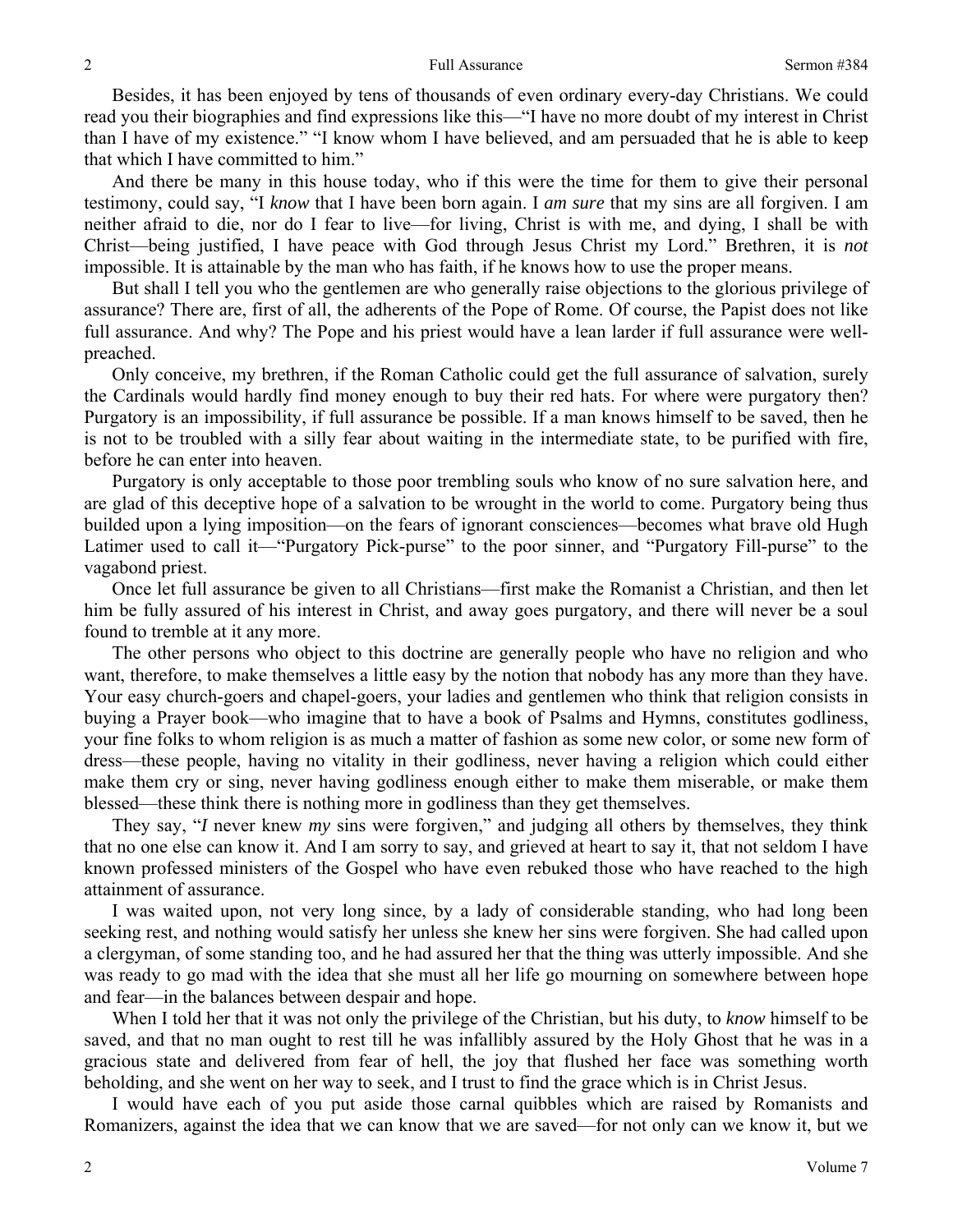### Sermon #384 Full Assurance

ought never to be satisfied till we do know it. And this, mark you, is not *my* statement. It is the manifest testimony of the Book of God, and was plainly held by all the fathers of the church—Augustine, Chrysostom, and the like. It is the testimony of all the Reformers—of all the giant divines of the Puritanic times. It is the testimony of all truly evangelical Christians, that every Christian has a right to have a full assurance of his salvation, and should never be content until he attains thereunto.

But another objector rises and faintly says, "*But I am afraid, sir. I am afraid of your preaching full assurance, because so many persons have boasted of it, and they have been vile pretenders, and have perished after all.*" Friend, it is to be admitted that there have been many who have mistaken presumption for assurance. They have thought that the arrogant impertinence of a proud unhumbled spirit was the same thing as the simple child-like confidence of a renewed, regenerated heart.

But mark, assurance is not possible to you till you are born again. You have no business to dream of it till you have a new heart and a right spirit. It would indeed be a fearful piece of blasphemy for you to think that God is your Father when your Father He is not, or to dream that your sins are forgiven when your hands are scarlet with them, and your soul is black with your crimes.

But because some make the counterfeit, am I to throw away the genuine? Because, indeed, there be some tin shillings, will you cast away all the silver? Because some pass upon you the base forged banknote, will you therefore burn those which really come from the bank? I think not. And my dear brethren, if thousands presumed, that would not be an argument why one true Christian should not be fully assured of his interest in Christ.

"*Yes, but*," says another, "*I am afraid if men get fully assured, they will grow careless.*" This is the old objection that was brought against faith in Luther's time. "If men believe that they will be justified by faith," said the Romanist, "they will never do any good works." Whereas the fact is, men never do any good works till they *are* justified by faith.

Those who cry down good works as the ground of hope, are the very men who work with all their might in the service of Christ. And as assurance is but *faith come to perfection*, the assured man will always be the most industrious man. Why, when I know that I am saved,

> *"Then for the love I bear His name, What was my gain I count my loss; I pour contempt on all my shame, And nail my glory to His cross."*

A well-grounded assurance is the most active worker in the field, the most valiant warrior in the battle, and the most patient sufferer in the furnace. There are none so active as the assured. Let a tree be planted in this soil, and watered with this river, and its branches will bend with fruit. Confidence of success stimulates exertion, joy in faith removes sorrows, and realizing assurance overcomes all difficulties.

Like the sword of Goliath, we may say of assurance, "There is none like it; give it me." Who cares for deaths, or devils, when he can read his title clear? What matters the tempest without when there is calm within? Assurance puts the heart in heaven and moves the feet to heaven. Its children are all fair, like the holy children in Babylon, and no race can compare for a moment with these "hinds let loose," these "lion-like men," these children of the sun.

There never were men so self-sacrificing, so daring, so zealous, so enthusiastic in the cause of Christ as the men who know that their names are written in the Lamb's book of life, and therefore out of gratitude serve their God. Why, I put it to the sinner here, who never thought of this matter before.

Poor man! if your sins could be all forgiven this morning, and you could know it—if God should say to your soul, "I am thy salvation," and if you could go out of this house knowing that you were a child of God, do you think it would make you unholy? Do you think it would make you negligent? No, I think I

3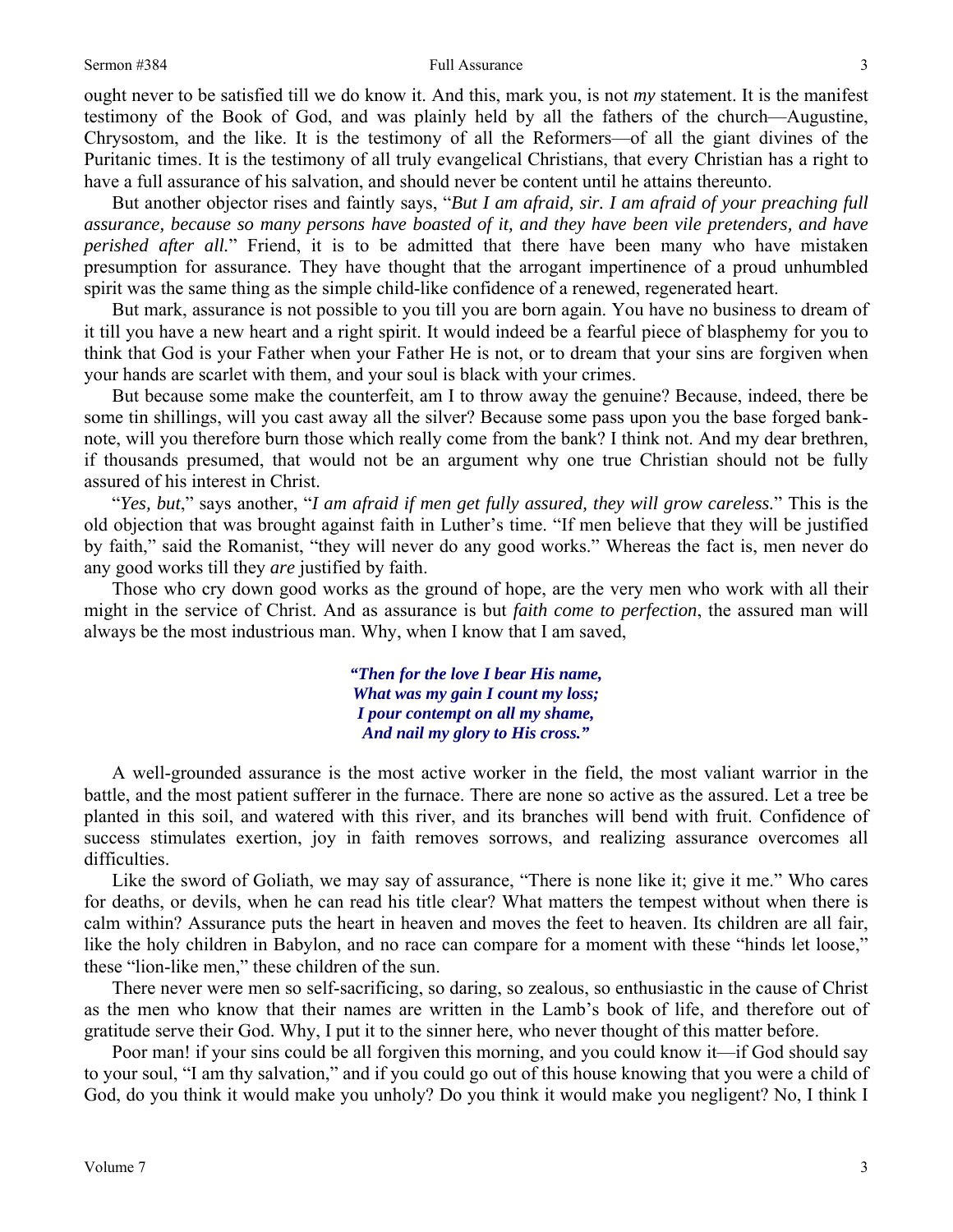see the tear in your eye, as you reply, "I would do anything for *Him.* I would *live* for Him, I would *die*  for Him, to show how I love Him who loved me."

Ah! poor soul, if you believe in Christ *now*, that will be true. If you will cast yourself on Jesus *now*, you shall be forgiven. There shall be no sin left in God's book against you. You shall be absolved, acquitted, delivered, cleansed, and washed. And then you shall prove in your experience that assurance does not make men sin, but that assurance of pardon is the very best means of making men holy and keeping them in the fear of God.

I have one class of objectors to answer and I have done. There is a certain breed of Calvinists, whom I do not envy, who are always jeering and sneering as much as they can at the full assurance of faith. I have seen their long faces. I have heard their whining periods, and read their dismal sentences in which they say something to this effect—"Groan in the Lord alway, and again I say, groan! He that mourns and weeps, he who doubts and fears, he who distrusts and dishonors his God, shall be saved." That seems to be the sum and substance of their very ungospel-like Gospel.

But why is it that they do this? I speak now honestly and fearlessly. It is because there is a pride within them—a conceit which is fed on rottenness, and sucks marrow and fatness out of putrid carcasses. And what, say you, is the object of their pride? Why, the pride of being able to boast of a deep experience—the pride of being a blacker, grosser, and more detestable backslider than other people.

"Whose glory is in their shame," may well apply to them. A more dangerous, because a more deceitful pride than this, is not to be found. It has all the elements of self-righteousness in it. I would sooner a man boast in his good works than boast in his good feelings, because you *can* deal with the man who boasts in his good works—you have plain texts of Scripture and you can convict him of being a legalist.

But this other man boasts that he is no legalist—he can speak very sharply against legality. He knows the truth and yet the truth is not in him—in its spirit—because he is still looking to his feelings and not looking to the finished work of Christ. Of all the Diabolians that ever stole into the city of Mansoul, Mr. Live-by-feeling was one of the worst of villains, though he had the fairest face.

Brethren, you had better live by works than live by feelings—both are damning forms of trust—but the one is more deceptive and more delusive than the other by far. You are justified by faith, not by feelings. You are saved by what Christ felt for you, not by what you feel, and the root and basis of salvation is the cross, and "other foundation shall no man lay than that which is laid." Even though he places his experience there, he builds "wood, hay, and stubble," and not the cornerstone, which is Christ Jesus the Lord.

I have thus tried to meet my objectors—I shall now turn to the second part of the discourse briefly.

**II.** Let us HEAR THE TEXT. "Say unto my soul, I am thy salvation."

The first thing the text seems to say is, *David had his doubts, then*, for why would he pray, "Say unto my soul, I am thy salvation," if he were not sometimes exercised with doubts and fears? Cheer up, Christian brother! If David doubted, you must not say, "*I* am no Christian because I have doubts." The best of believers *sometimes* are troubled with fears and anxieties. Abraham had the greatest faith, but he had *some* unbelief. I envy the brother who can say that his faith never wavered. He can say more than David did, for David had cause to cry, "Say unto my soul, I am thy salvation."

But next, the text says that *David was not content while he had doubts and fears*, but he repaired at once to the mercy seat to pray for assurance, for he valued it as much fine gold. "O Lord!" David seems to say, "I have lost my confidence; my foot slips; my feet are almost gone; my doubts and fears prevail, but I cannot bear it. I am wretched, I am unhappy. 'Say—say unto my soul, I *am* thy *s*alvation.'"

And then the text tells you yet a third thing—that David *knew where to obtain full assurance*. He goes at once to God in prayer. He knows that knee-work is that by which faith is increased, and there, in his closet, he cries out to the Most High, "Say unto *my* soul, I am thy salvation." O my brethren, we must be much alone with God if we would have a clear sense of His love! Let your cries cease, and your eyes will grow dim. Much in prayer, much in heaven; slow in prayer, slow in progress.

4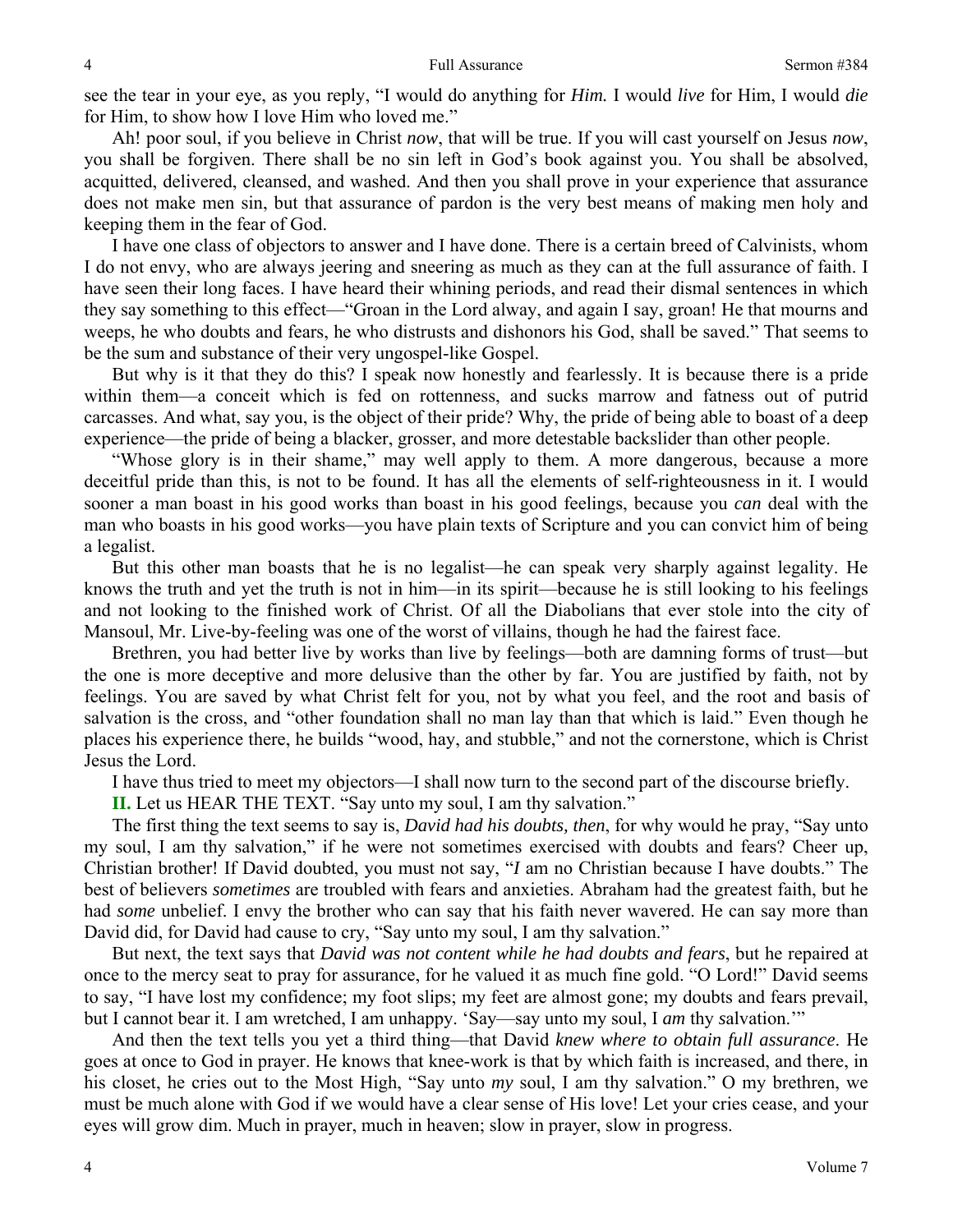#### Sermon #384 Full Assurance

Now pull the text into pieces and let us look at the words. And notice, that David would not be satisfied unless his assurance had a *divine source*. "*Say* unto my soul." Great God! if the priest should say it, it is nothing. If my minister should say it—if the deacons, the church officers, and all the members of the church should say it—it is nothing. Lord, do *You* say it! Nothing short of a divine testimony in the soul will ever content the true Christian.

The Spirit of God must Himself, after a supernatural sort, speak to our consciences and to our hearts, or else peaceful and quiet our spirit can never be. Gracious God! let me not take my hopes at haphazard. Let not my confidence be ill-founded and built upon sand. Speak Yourself, with Your Word of truth and wisdom, and say to me, even to me, "I am thy salvation!"

Note, next, David cannot be content unless his assurance has a *vivid personality* about it. "Say unto my soul, I am *thy* salvation." If You should say this to all the saints, it were nothing, unless You should say it to me. Lord, I have sinned. I deserve it not. I am sinful. I scarcely dare to ask it, but oh! say it to *my* soul, even to *my* soul, "I am thy salvation." Let me have a pointed, personal, infallible, indisputable sense that I am Yours and that You are mine.

See, next, David must have it come deep into *his inner being*. "Say unto my *soul*. Speak it not merely to my ears—say it to my soul. Great God! let me not fancy that I heard it in the air. Let me not dream that I listened to it in my sleep, but speak it right into the ears of my spirit, and let the inner man hear the echoes of Your peace-speaking voice—'Say unto my *soul*, I am thy salvation.'"

Brethren, it is no skimming the surface which will do for us—we must have quiet in the deeps. That blessing "of the depth which lieth under" we need and must have. It will not content us to have a fair skin, scarcely concealing with its deceitful gauze the foul and deadly leprosy. Our soul must be sound and healthy to the very core. Lord, say to my *soul*, in my bowel's inner depths, "I am thy salvation." Put it beyond doubt, put it beyond all chance, dispute, or hazard, "I *am thy s*alvation."

Note again, David wants *present* assurance. He does not say, "Say unto my soul, I *will* be your salvation," but "I *am*." And yet that "am," as you will see if you look at the text, is not in the original, it is in italics. It has been supplied by our translators. That word "am" is man's word, not God's therefore I will say but little of it.

It may be, "I *will* be thy salvation," or "I *have been thy* salvation," or "I am," and very rightly there is no word there at all. You can learn as much from God's silence as you can from His speech, and I think this silence means just this. There is no word put there at all, because full assurance enables the Christian to say of God, "He *was* my salvation before the worlds began. He *is* my salvation now, He *will*  be when the world shall pass away."

So you may put up the prayer in any tense you prefer. "Say unto my soul, I all thy salvation." The two terms shall be alike. "God thy salvation. "I," the great personal self-existent Deity, "thy salvation." The two shall stand and fall together. They shall both of them be sure, both eternal in the ancient ages, both everlasting in the ages to come. "Say unto my soul, I, thy salvation."

I think we have thus heard what the text has to say to us. You will remark, when you look it all the way through, that the only question which we need put is this—How *can* God say to us, "I am thy salvation"? You do not expect to hear it as you walk along the streets. You do not imagine that you will see it written on the skies.

No, God speaks to His people thus—by His Word, by His ministers, and by His Holy Spirit silently and mysteriously imprinting upon the heart the fact, that that heart is washed in the Redeemer's blood. Dr. Caesar Malan, of Geneva, has put in a very plain light the way in which God in His Word says to us, "I am thy salvation." You are to suppose the minister is talking to a friend. This friend is anxious and doubting, and wants to know how the Bible can say to any man, that that man is saved. The conversation runs thus—

"*Pastor*: He who believes in Jesus Christ, has eternal life (John 3:36)—do you know this declaration of the Word of God? Very well, but you appear to think it obscure or ambiguous. *John*: "Never, I am sure it is true. Yet all those who *say*, I believe in Jesus Christ, are not the elect of God, bought of the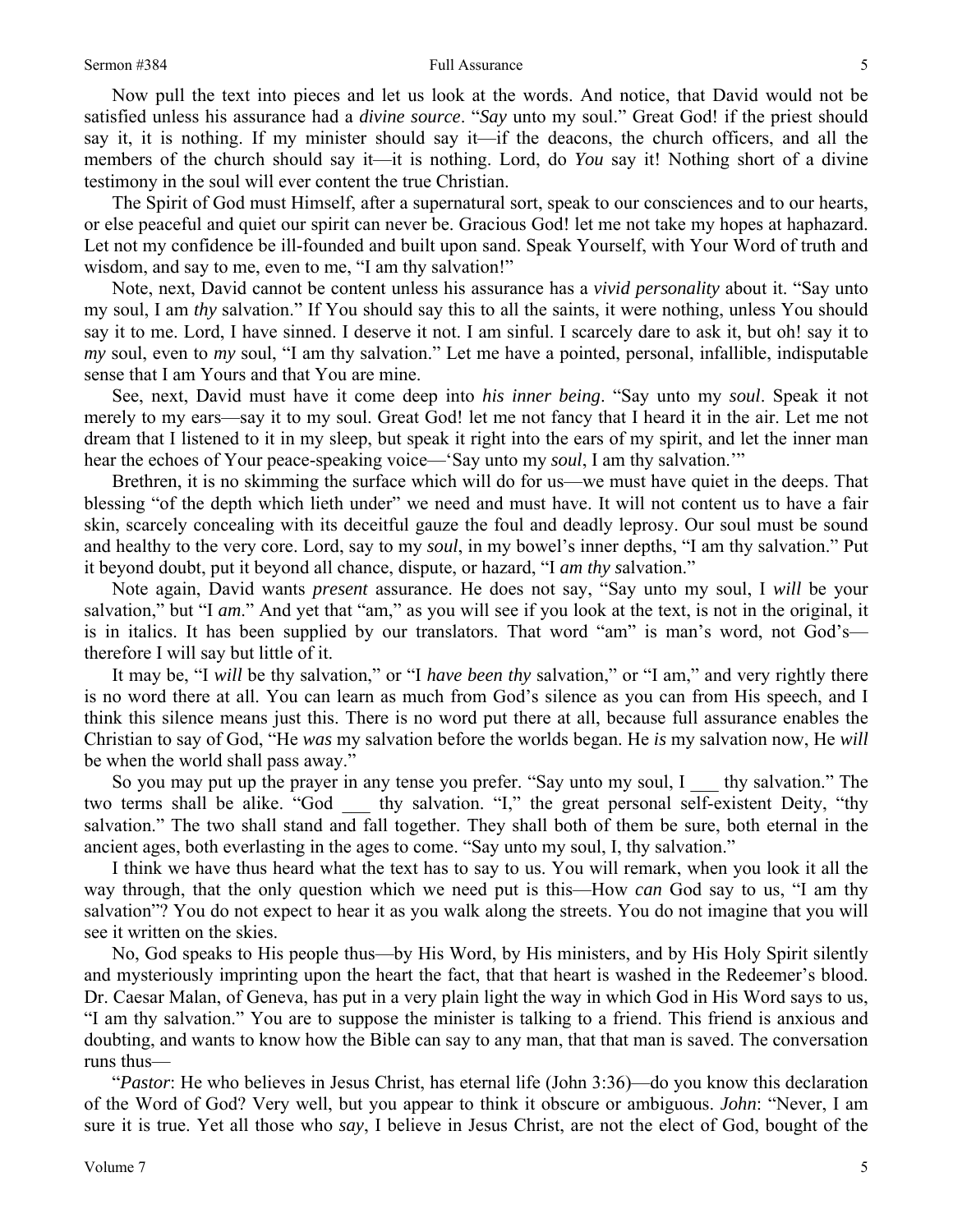Lord or saved by grace. All these are not chosen, for there are many hypocrites who dare say that they believe in the Son of God.

"*Pastor*: You observe that the Word does not say that those who *say* they believe, or *pretend* to believe in Jesus Christ, or who imagine falsely that they believe, have eternal life. But this infallible Word says that those who believe in effect and really, have this life. So, then, the multitude in Christian nations who profess to believe in Jesus Christ is not proof that they believe in effect, but if this multitude believe in reality on the Savior, certainly they will have eternal life.

"*John*: Thus, then, sir, whoever is able to assure himself that he believes on the Savior, then he will be certain that he has actually the life eternal, and that he is also elect.—(*The minister took a little bit of paper and wrote upon it these words*). Whoever receives from my hand this paper, and this declaration, I hold him for my friend. *(He put his name to these words, and presenting it to John, he said to him*,) Receive this from my hand, and believe my testimony, for I am a creditable person.

"*(John took the paper and read what the minister had written). Pastor*: How am I to regard you, John, after this testimony that I have given you? *John*: I have the minister for a friend. *Pastor*: Is it from you to me that this friendship flows or is it from me to you? *John*: It is from you to me. *Pastor*: Do you hesitate to say that I am your friend and that you have become mine? *John*: If I said I did not believe you, I should make you a liar.

"*Pastor*: Do you, then, look with affection towards me or is it I with affection towards you? for you are assured that I am your friend and that I regard you as mine. *John*: You, dear sir, love *me* and care for *me*. *Pastor*: And how are you assured that this good-will is addressed to you? *John*: Because you have been pleased to say it and I do not doubt your veracity.

"*Pastor*: I am sure that I have not written your name, as my friend—why then do you know that I have mentioned you in particular? *John*: You have written with your own hand that whoever receives this paper, you shall have him for a friend. And because I have received this paper, and because I know that you are of good authority, I have no doubt at all upon the subject.

"*Pastor*: That is, then, because you have been certain on the one hand of having received this paper from my hand, and on the other hand, that I am of good authority, that you are certain of possessing, at the present, my affection. *John*: I do not think that I am able to speak with doubt upon this point, without insulting your veracity."

The substance of which is just this, that when you can take the Word and find that you *are* the character there spoken of, it is as good as if out of heaven an angel should fly down to you, sitting in your pew now, and should say in your ear, in the presence of this congregation, "God is your salvation."

Now, brethren, I know this day I have no other trust but in the cross of Christ—therefore I *am* saved. And you can say the same, each one of you, if you are resting in Christ alone. There is not an "if" or a "but" about it—you are saved. Oh! do enjoy that thought, and go home and live upon it. It shall be marrow and fatness to your spirit.

But then, God often speaks by His minister, as well as by His Word. But that is very much in the same way. While the minister is preaching concerning those who *are* saved, you listen and you say, "Ah, he speaks to me!" He describes your character, and though you are standing far away in the gallery, you say, "Ah, that is *my* character!"

He speaks of the weary and heavy laden sinner, and he bids him come, and you say, "Ah, I am weary and heavy laden, and *I* will come." And when you have come, Christ has given you rest. You need have no doubt about it, if you can fairly take hold on the promise which is offered to certain characters and states, why, then you can go your way saying, "God has said to me by His servant, 'I *am* thy *s*alvation.'"

Besides this, God has a way of speaking without the Word and without the ministers to our hearts. His Spirit can drop like the rain and distil like the dew, as the small rain upon the tender herb. We know not how it is, but sometimes there is a deep sweet calm. Our conscience says, "I have been washed in the blood of Christ," and the Spirit of God says, "Yes, 'tis true, 'tis true."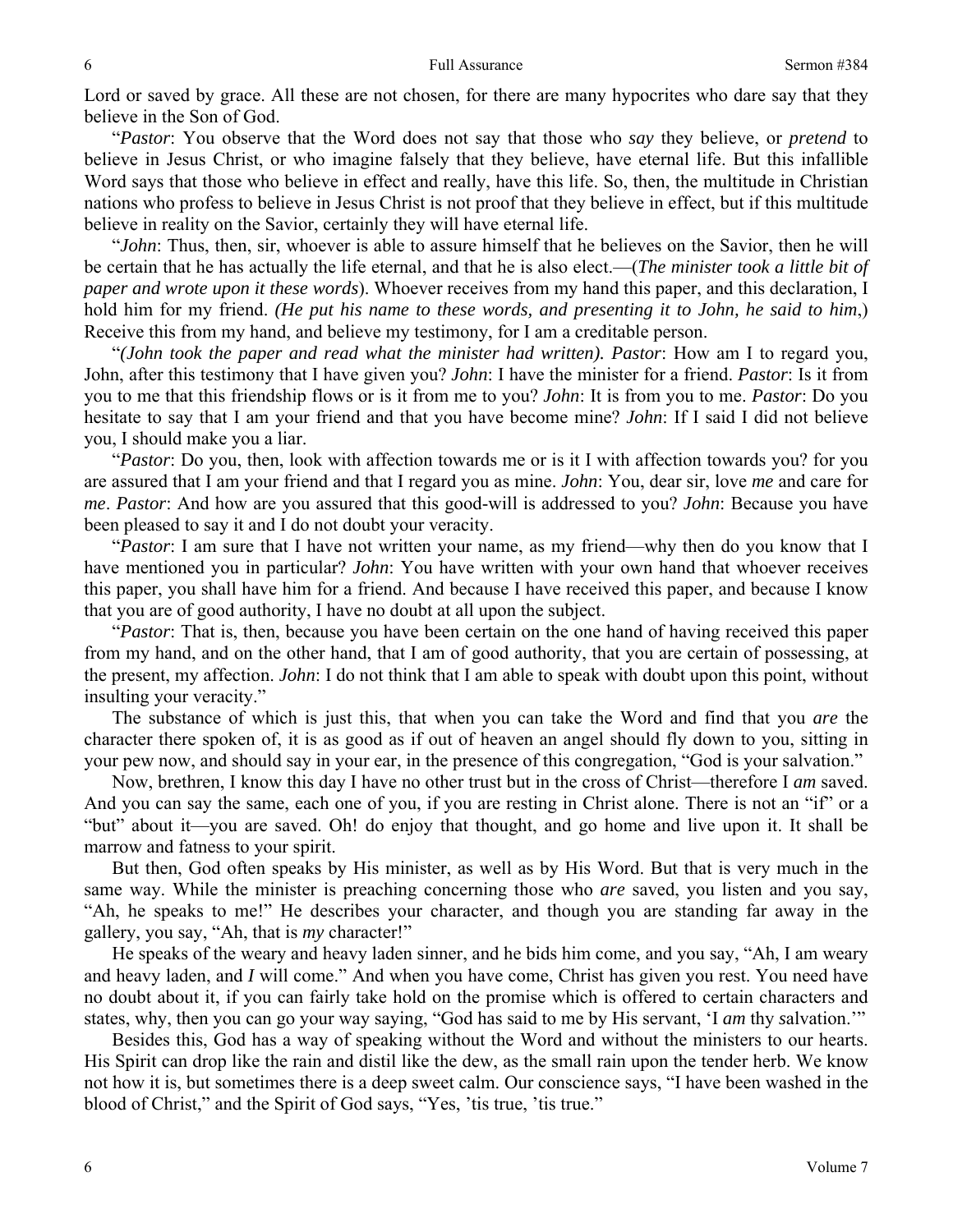In such times we are so happy—so happy that we want to tell our joys—so blessed that if we could but borrow angels' wings and fly away, we would scarce know the change when we passed through the pearly gates, for we have had heaven below, and there has been but little difference between that and heaven above.

Oh, I wish my whole congregation, without exception, consisted of men and women who had heard the Spirit say, "I am *thy* salvation." What happy hymns! What happy prayers! You might go home to some poor single room—you might go to a scantily furnished house—and to a table that has barely bread upon it, but happy men! Happy men!

Better would be your dinner of herbs, than a stalled ox without confidence in Christ. Better your rich poverty, than the poverty of the rich who have no faith in Jesus. Better all the griefs you have to endure, when sanctified by assurance, than all the joys the worldling has, when unblessed by faith, and unhallowed by love to God.

*I* can say now,

## *"Grant me the visits of Thy face, And I desire no more."*

I shall now pass to my third and last point—a little while only, but earnestly, I trust.

**III.** Will you patiently HEAR THE PREACHER in what he has to say?

I know that in this large assembly, I am addressing very many who never knew that they were saved. I must put you all into one class—though, indeed, you are not in the same state, for there are some who never *knew* that they were saved, who *are* saved. They do believe in Jesus, but their faith is so little that they never know that they are forgiven. I have to put *you* in the class, because you do belong to it for the time being.

But there are many of you who never knew that you were saved, because you never cared to know. It has been a matter of concern with you to find out your pedigree, but you never asked, "Is God my Father?" You have made quite sure of the title deeds of your estate, but you never took the trouble to ask whether heaven was yours or no.

And possibly, some of you have imbibed a notion that it is a very easy thing to be saved—that there is no need to trouble your heads about it much—that as long as you do your duty, attend your church or frequent your chapel, it is well and good, and there is no use making this fuss about being born again, and having a new heart, and a right spirit.

I may never have your ear again, but mark this, at the day of judgment, I will be free of your blood, if you perish in your delusion. This is *the* delusion of England. We have not half so much to dread Popery as we have that nominal Christianity, fostered by a national church—that nominal Christianity which has no root nor soul within it.

Oh! there are millions of Englishmen who think they are Christians, because they were sprinkled in infancy with holy drops, and because they have come to the Lord's table, whereas, little do they know that every time they have come there, they did eat and drink damnation to themselves, because they did not discern the Lord's body.

This is the curse and plague of England—that we have so much profession and so little possession such multitudes of you who are content to sit under a sleepy ministry where ministers will not tell you the truth for fear of hurting your feelings, where they will preach the truth generally, as if a man should wave a sword, but do not come home personally, as if a man should drive it through your very heart. What we need is more home dealing, more plain speaking, more thrusting of the hand inside your soul, to make you tremble and ask yourselves the question whether you are right before God or no.

I speak then, to the whole of you who never knew that you were saved. And first I say to you *how foolish you are*! O sirs! you are to die soon, and you are to go to heaven or to hell—to splendors and glories, or to glooms and horrors, and yet you do not know which is to be your portion? O fools!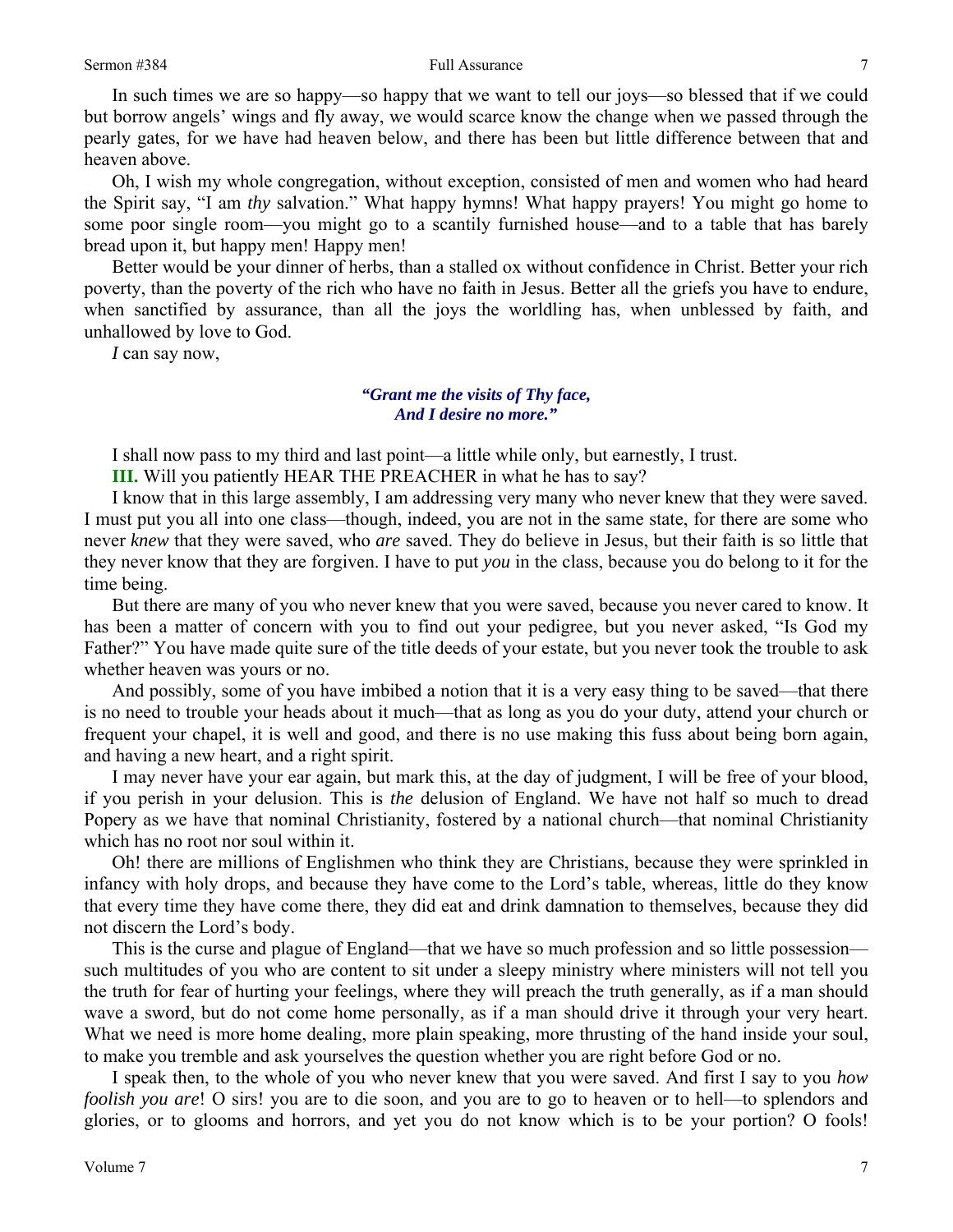miserable fools! If some of you should say, "I do not know whether I have a cancer or no," I should say, seek the physician and inquire if there be a fear. But to say, "I do not know whether I am in the bonds of iniquity and the gall of bitterness or no," is awful indeed.

Why, you make your estates as tight as law can tie them. All the skill of legal language is employed to make the deed secure, and yet you are content to have heaven as a thing of *if* and *but* and *perhaps*. Oh! fools indeed! How can you be so mad? Sure to die and yet not sure whether you are saved! Sure to appear before the bar of God, and yet not know whether you shall be acquitted or condemned! Oh! if there be wisdom left within you, if your brain be not turned to perfect madness, I conjure you by the living God to make sure work of it and never be content till you *know* that you are saved.

But again—I must not only call you foolish, but miserable. Miserable, I say. Do you look at me and say, "We are comfortable, we are easy, we are content"? Ay, sirs, so madmen talk. If I saw a man lying down upon the brink of the crater of a volcano, and I knew that very soon the lava would come streaming up, and then rolling down, I could not call him happy, though he were toying with nature's fairest flowers or sucking her most delicious sweets.

And you—you are in such a state as this! Upon a puff of wind, a bubble, hangs your eternal state. If life depended on a hair, it were indeed precarious, but here is your soul depending on your life, which depends on something frailer than a dream. O sirs! you may drop dead in this house. Such things are not extraordinary. Men have come into the house of God bodies and they have gone out corpses.

And while I think that any one of you may die, and you are uncertain whether you shall be lost or saved, I could sooner call you kings than call you happy—and the rightest title I can give to you is, O miserable men! miserable men! uncertain as to your future state.

Once more, and let this last thought ring in your ears. Ah! you may go away, perhaps to your gay parties, to your rounds of merriment, to your midnight balls, to your varnished harlotries, mayhap, but let this ring in your ears, "Oh! the danger—the danger of not knowing whether you shall be saved or lost!"

You will die! I suppose you will not dispute with me about that. You do not claim to be immortal, you expect to die. You die—and what, sirs—what, madam—what if your fears should be true? Your companions are gay no longer—they are the damned spirits of hell. Your occupations are frivolous no more—they are solemn and serious now—as solemn as death and as serious as eternity.

Where now the music which once regaled your dainty ears? Your only symphonies are sighs, dirges, and howling. Where now the soft couch on which you took your rest and pleasure? You have made your bed in hell and what a change for some of you—from the scarlet of Dives to the flames of hell—from the feasts so sumptuous to the fiends so terrible!

Where are you now, you church-goers, you chapel-goers? You have no profession of religion here, no hymn books here—no minister of mercy—no voice of holy song, no ring of Sabbath bells—no tearful eyes—no tender hearts—no lip which trembles while it speaks to you, and only speaks of terror because it loves you, and would save you if it could.

O my hearers, if you are not sure of being saved, what if you are sure of being damned! And you are either—mark this—not to your own apprehension perhaps, but in fact. You are sure of one or the other. Which is it? Which must it be? I know, when I preach these terrible things, men will not listen to me, but God is my witness, I would not speak about them if I *dare* be silent about them.

But if you perish, sirs, it shall not be for want of pleading with, or praying for, or weeping over. Sinner! I beseech you turn! By Him who died, and lives, and has sent me to plead with you, I beseech you, seek, if you have never sought, and if you have sought, seek again. And if you have found, find yet more fully, till you can say, "He *is* mine, and I am his."

Put your downy pillow under your head tonight, you sluggards—but sleep not—for you may never wake in this world. Sit to your luxurious meal tomorrow—let the dainties be sweet, leave them untasted, for you may one day be denied a drop of water. O sirs! be not happy till you have made your happiness sure. Oh! have no peace, till your peace is everlasting, substantial peace. Talk not of being blessed, till